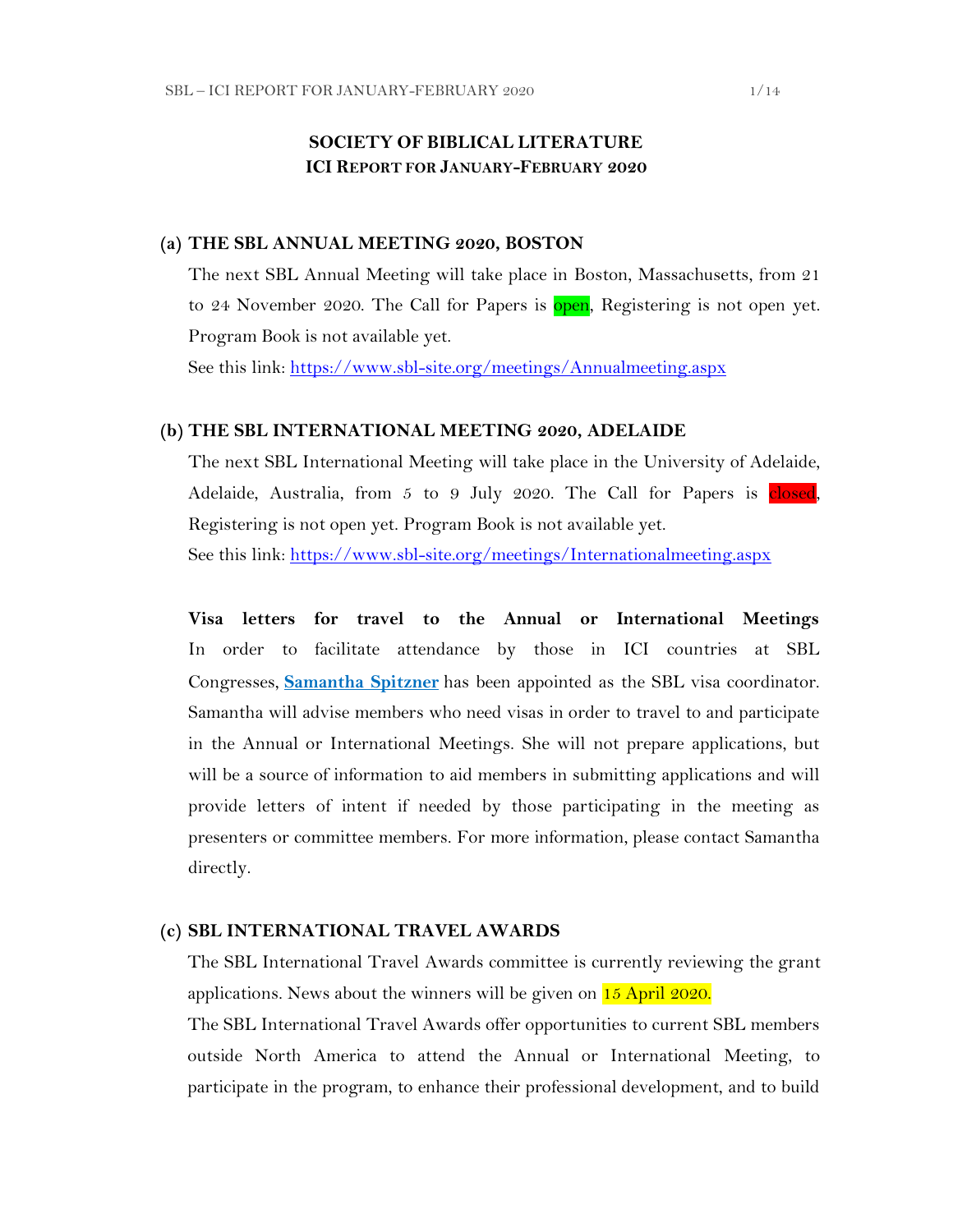their network with fellow scholars. These grants help facilitate the work of Program Units and the International Cooperation Initiative ("ICI"). These grants are intended to support underrepresented and underresourced scholars. As such, preference will be given to women, people of historically underrepresented ethnicities, and members from **[ICI-qualifying countries](https://www.sbl-site.org/assets/pdfs/ICIcountries.pdf)**. A key criterion is an applicant's demonstrable financial need.

(The **[Regional Scholars Awards](https://www.sbl-site.org/meetings/regionalscholars.aspx)** are intended to encourage North American members to participate in their region as well as receive travel assistance to the Annual Meeting.)

Four International Travel Award Panels (ITAP) will administer the awards each year, serving four geographic regions:

- Africa and Middle East
- Asia and Pacific
- Eastern Europe
- Latin America and Caribbean

For awards offered in 2020, each ITAP will administer \$3,000 in awards in each region. The panels may determine the best distribution of funds (e.g., as one \$1000 and one \$2000 award, or as three awards of \$1000 each). The applicants must attend the Annual or International Meetings, but may or may not participate in the program, depending upon their needs expressed in the application. All grants include lodging (one room, single or shared) for four nights and complimentary meeting registration. Recipients may not have attended an Annual or International Meeting within the last five (5) years.

The International Travel Awards defray transportation, hotel accommodations, and other expenses incurred for the Annual or International Meetings. Award monies will be distributed as reimbursement for expenses incurred for travel to/from the meeting and meals while attending the meeting.

## **Who is eligible?**

- Current SBL members outside North America who have not attended an Annual or International Meeting within the last five years.
- Applicants must have completed at least a Masters degree or be enrolled in a Ph.D. program.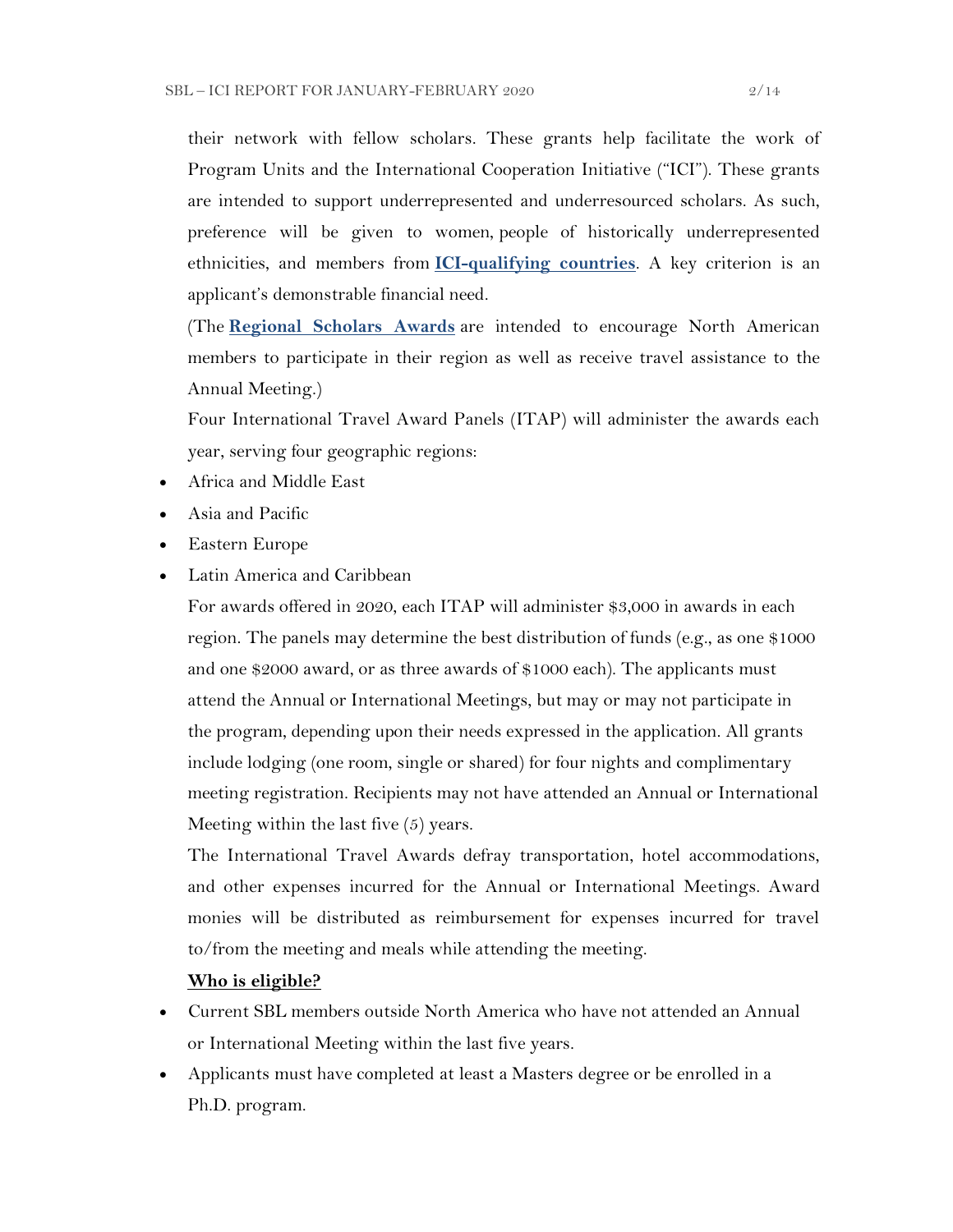- Preference will be given to women, people of historically underrepresented ethnicities, and members from **[ICI-qualifying countries.](https://www.sbl-site.org/assets/pdfs/ICIcountries.pdf)**
- Persons who have previously received a SBL Travel Award are not eligible.

## **What does a travel award include?**

- Reimbursement of travel, visa application fees, meal and Annual or International Meeting expenses up to the amount of the award.
- Lodging (one room, single or shared) for four nights.
- Complimentary Annual or International Meeting registration.

## **What is the procedure for a grant application?**

- Submit your Travel Award Application **[here](https://www.surveymonkey.com/r/MWZNX58)** and your letter of recommendation to the **[travel grant administrator](mailto:sbltravelgrant@sbl-site.org)** no later than 15 February 2020. The online application is also available via the link below.
- The application form must include the following information:
- o Participant's contributions to the scholarly conversation as a result of Annual or International Meeting participation
- o Participants plans to advance quality of biblical scholarship as a result of International Travel Award
- o Financial need
- o Explanation on how grant will facilitate collaboration between scholars of different countries and areas of expertise
- o Opportunities created for scholar as a result of Travel award
- A letter of recommendation from a person who knows the applicant's academic work and can confirm his or her interest in SBL (i.e. advisor, mentor, research supervisor). Email this letter to the **[travel award administrator](mailto:sbltravelgrant@sbl-site.org)**.

## **Criteria for awards**

The more criteria met, the stronger the application.

- New contribution: How will this person bring something new into the scholarly conversation at the Annual or International Meeting?
- Quality of contribution: How will this person advance the academic quality of biblical scholarship?
- Financial need: Is there sufficient need? Are there other sources of funding available?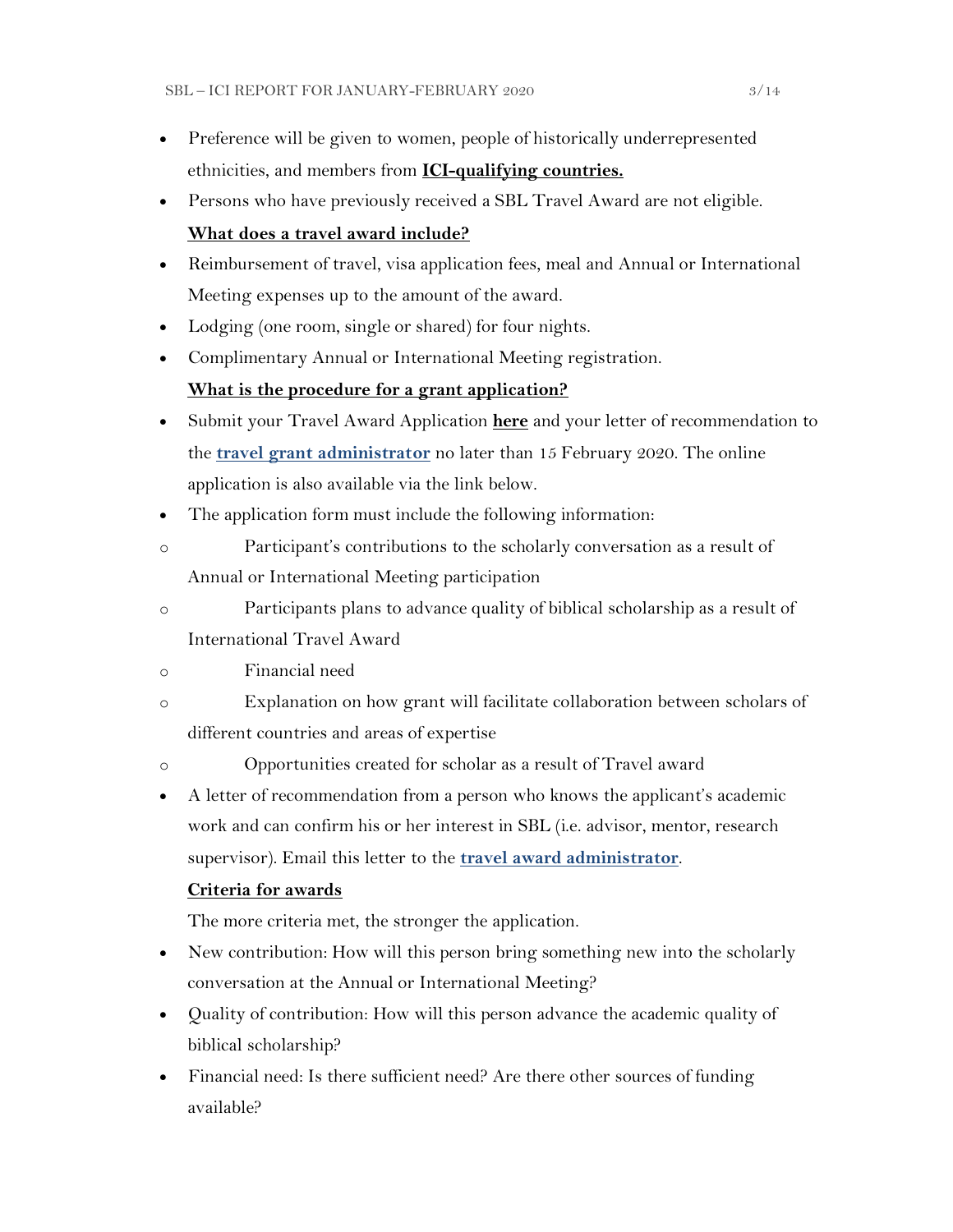- Partnership with other scholars: How will the grant facilitate broad collaboration between scholars of different countries and different areas of expertise?
- Opportunity to participate: Has this person participated in scholarly conferences previously?

### **Deadlines**

1 December 2019: International Travel Award application opens. 15 February  $2020$ : Deadline – Application form and recommendation letter. 15 April 2020: Award decisions will be announced.

**[Travel Award Application Form](https://www.surveymonkey.com/r/MWZNX58)**

<https://www.sbl-site.org/membership/AMtravelgrant.aspx>

## **(d) PUBLICATION IN [ANCIENT NEAR EAST MONOGRAPHS](http://www.sbl-site.org/publications/Books_ANEmonographs.aspx) (ANEM)**

ANEM is a series that was established by the SBL at the request of the International Cooperation Initiative (ICI), jointly published with the Universidad Católica Argentina's Centro de Estudios de Historia del Antiguo Oriente (CEHAO) and co-edited by Jeffrey Stackert and Juan Manuel Tebes. The series publishes volumes on the Ancient Near East (including ancient Israel) both in print and electronically, making them freely available for download. Paperback and hardback versions of the volumes are available, for a reasonable price.

To view the volumes published in the series, please go to

[http://www.sbl-site.org/publications/Books\\_ANEmonographs.aspx](http://www.sbl-site.org/publications/Books_ANEmonographs.aspx) (SBL English version)

<http://www.uca.edu.ar/anem> (CEHAO Spanish version)

The latest volume in ANEM is:

**SCHELLENBERG, Annette, Thomas KRUGER (eds.) Sounding Sensory Profiles in The Ancient Near East. Ancient Near East Monographs – Monografías sobre el Antiguo Oriente, Volume 25. Atlanta: Society of Biblical Literature – Centro de Estudios del Antiguo Oriente, 2019. 422 pp. ISBN 9781628372410**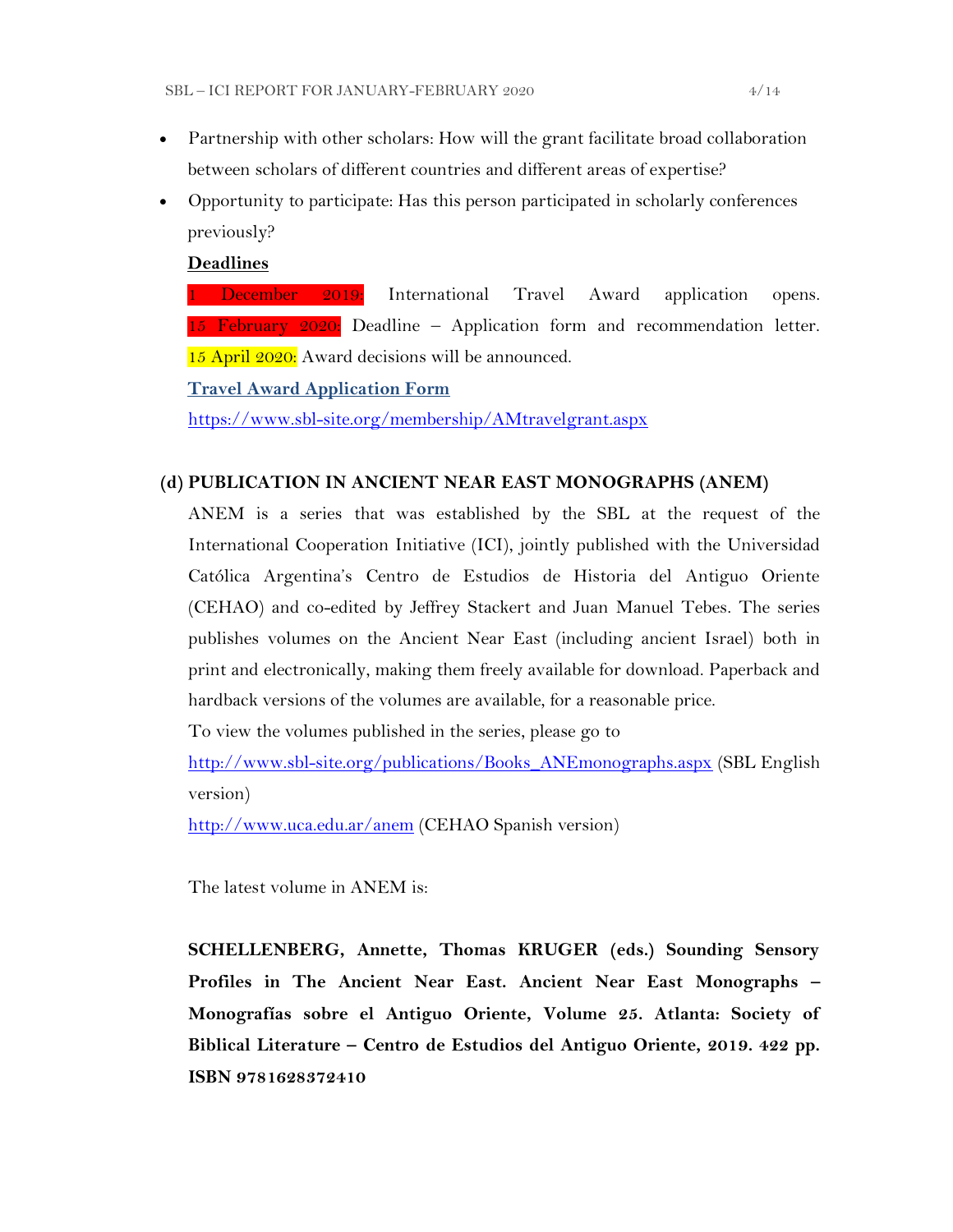An interdisciplinary essay collection from an international group of experts. For several decades sociologists and cultural anthropologists have intensively researched the role of the senses in a variety of cultures, and their studies show how diverse cultures understand and evaluate the five or more senses differently. In this collection of eighteen essays, biblical and ancient Near Eastern scholars, as well as cultural anthropologists, apply the questions and methods from anthropological and sociological studies to Israel, Mesopotamia, and Egypt. Experts offer insights into the meaning of the senses in the ancient world, examining the classical senses (seeing, hearing, touching, smelling, tasting) as well as other senses (such as kinesthesis and the sense of balance) and sense-related issues (such as disgust, sensory imagination, and disabilities). This collection provides a stimulus and a basis for students and scholars to explore the senses in the ancient Near East.

Features:

- Exploration of the relationship between sensory experience and reasoning.
- Assessments of how theory and practice of the senses relate to each other.
- Essays examining connections between emotions and senses.

# **(e) PUBLICATION IN INTERNATIONAL VOICES IN BIBLICAL STUDIES (IVBS)**

IVBS is a series that was established by the SBL at the request of the International Cooperation Initiative (ICI), and which is co-edited by Monica Melanchthon and Jione Havea. IVBS encourages in particular submissions from scholars in the present seven international regions for which it has editorial boards: Africa, Central and Eastern Europe, Latin America, Middle East-South Asia, Northeast Asia, Pacific, and Southeast Asia. Interregional collaborations are also welcome. IVBS publishes works in English and in any other language for which its editors can find qualified peer reviewers. Any work published in IVBS is freely available to anyone in perpetuity. The series publishes work generally in the area of reception history and criticism. The scope is not limited to any particular biblical text or historical timeframe. The works will mainly be published in English and, wherever possible, also in primary languages of authors. For more information please go to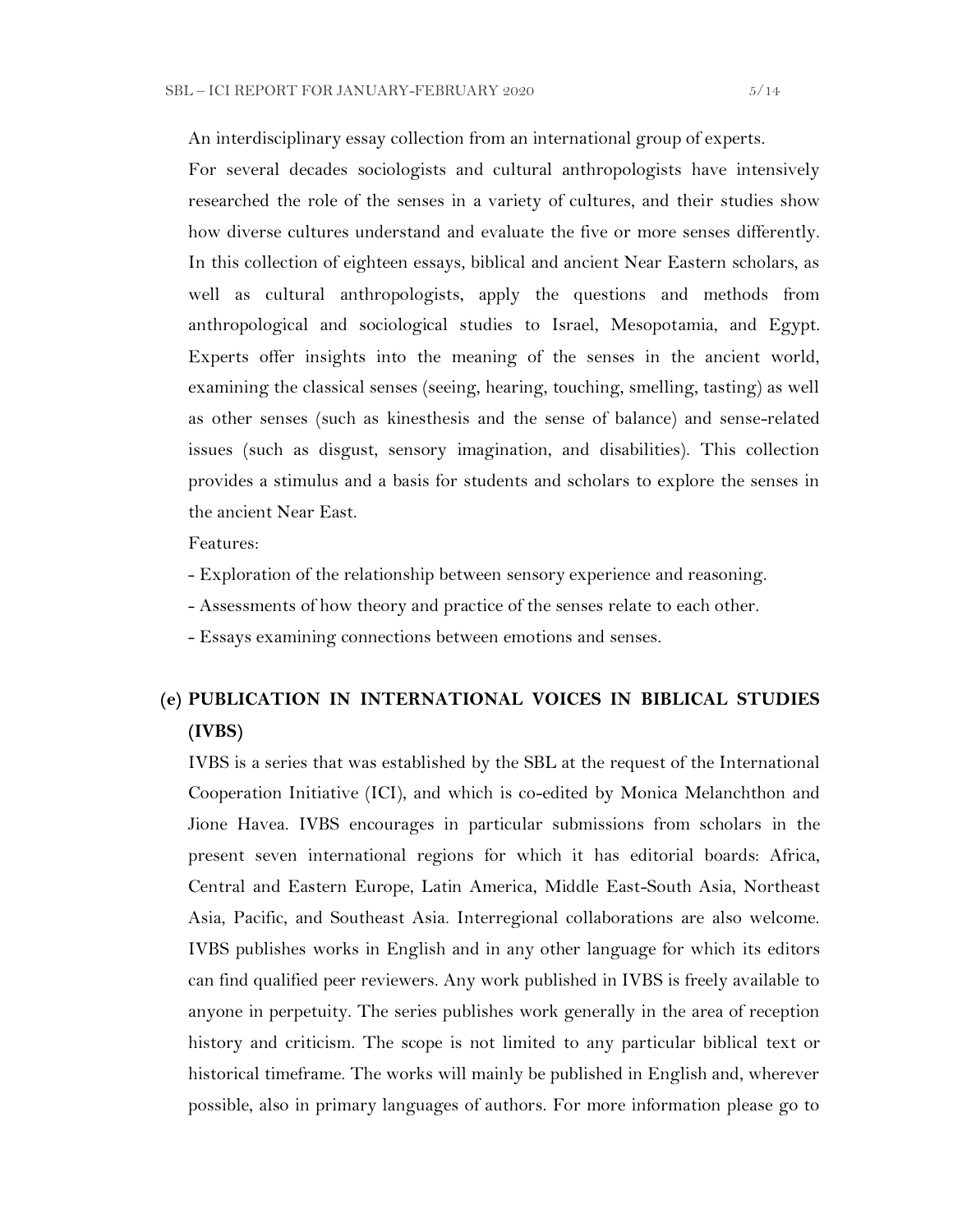[http://ivbs.sbl-site.org/home.aspx.](http://ivbs.sbl-site.org/home.aspx) If you would consider publishing your work in this series, feel free to contact one of the two general editors, [Monica Melanchthon](mailto:ivbs2010@gmail.com) or [Jione Havea.](mailto:jioneh@nsw.uca.org.au)

The latest volume in IVBS is:

# **Byung-Mu Ahn, Hanna in (Translator), Wongi Park (Translator). Stories of Minjung Theology: The Theological Journey of Ahn Byung-Mu in His Own Words Atlanta: SBL Press, 2019.**

Trace the theological awakening of one of the foremost Asian theologians.

This autobiography combines the personal story of theologian Ahn Byung-Mu with the history of the Korean nation in light of the dramatic social, political, and cultural upheavals of the 1970s. This book traces Ahn's journey from his childhood in Korea under Japanese colonial rule, to his study in Germany, his return to Korea, through his realization of the unsuitability of German scholarship to his own Korean context. It records the history of minjung (the people's) theology that emerged in Asia, Ahn's involvement in it, and his interpretations of major Christian doctrines such as God, sin, Jesus, and the Holy Spirit from the minjung perspective.

Features:

- The first English translation of Ahn's autobiography, considered one of the best works in minjung theology and contextual biblical interpretation.

- Conversations between Ahn and young Korean theologians.

- An introductory essay that situates Ahn's work in its context and discusses the place and purpose of minjung hermeneutics in a vastly different Korea.

#### NEW!

Request from Jione Havea on behalf of the IVBS Editorial Board [jhavea@gmail.com:](mailto:jhavea@gmail.com)

For several of the authors who publish with IVBS, English is a second, third, fourth and even fifth language. This applies also to several of the board members. The review and editing processes can be painful for the authors as well as the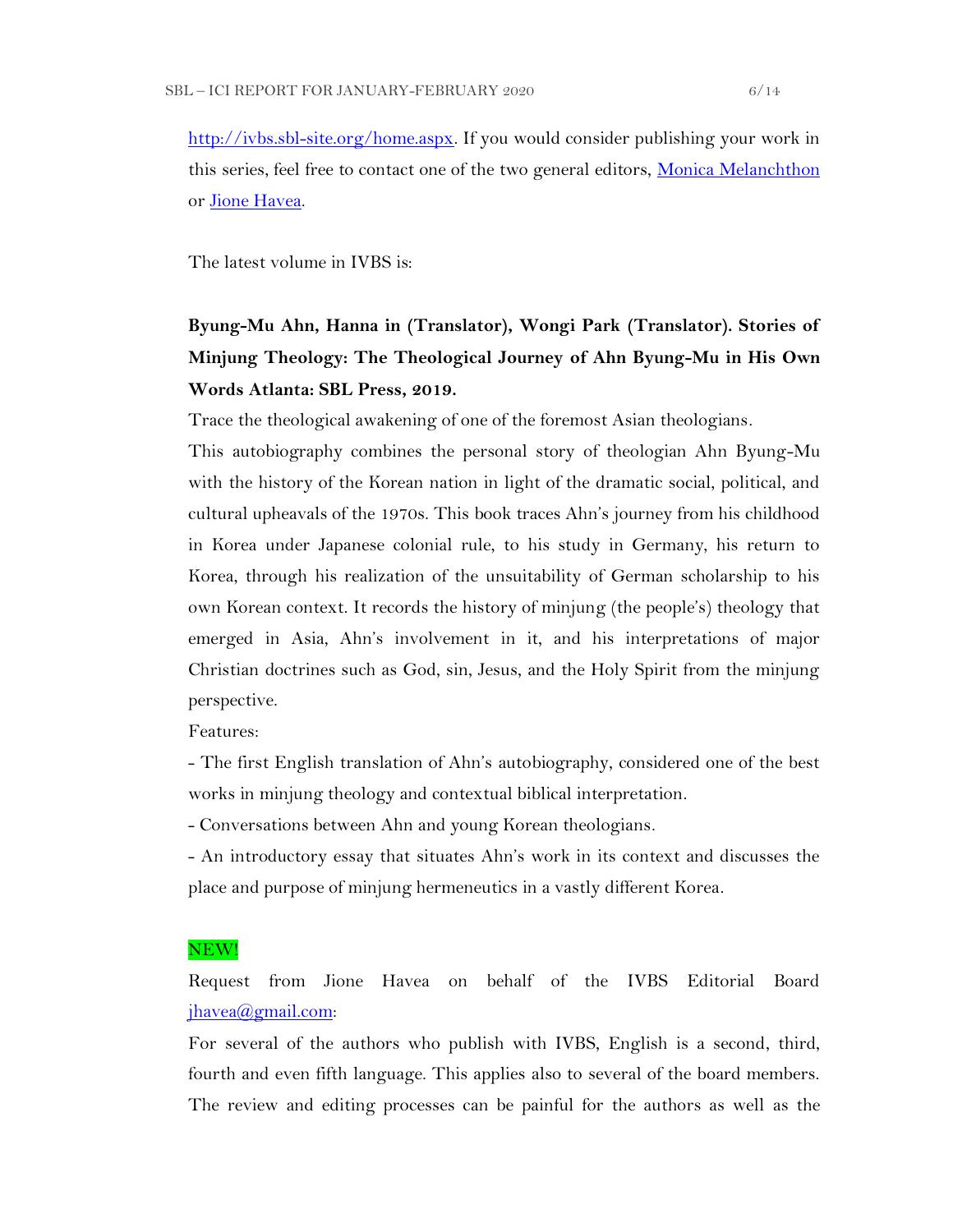IVBS Editor. Request: ICI asks members of SBL (e.g., retired scholars) who could volunteer to proofread, copyedit, typeset manuscripts for authors who write in English as a second language. We will gather a list of volunteers to help the work of IVBS authors and editors, with their names, contacts, areas of specialization, and the service they are willing to perform (e.g., proofread, copyedit, typeset, index). Then IVBS will request for assistance through ICI.

#### **(f) ICI ONLINE BOOK REPOSITORY**

For a **full alphabetic list of all publications available for free in the ICI book repository program**, please go to:

[http://www.sbl-site.org/publications/Books\\_ICIbooks.aspx](http://www.sbl-site.org/publications/Books_ICIbooks.aspx)

#### NEW BOOKS!

## **Austin, Benjamin M. Plant Metaphors in the Old Greek of Isaiah. Septuagint and Cognate Studies 69. Atlanta: SBL Press, 2019.**

In this study Benjamin M. Austin analyzes all the plant metaphors in Isaiah and classifies them according to the metaphor translation techniques used by the Septuagint translator. Austin illustrates how the translator took the context of each metaphor into account and demonstrates how the natural features of the plants under discussion at times influence their translation. He argues that the translator tried to render metaphors vividly and with clarity, sometimes adjusting them to match the experience of his audience living in Egypt. Austin examines metaphors by their vehicles, so that the translation of similar metaphors can be compared.

## **Whiting, Colin M. Documents from the Luciferians: In Defense of the Nicene Creed. Writings from the Greco-Roman World 43. Atlanta: SBL Press, 2019.**

This volume includes English translations of several documents concerning the Luciferians, a group of fourth-century Christians whose name derives from the bishop Lucifer of Cagliari. Documents include a confession of faith written for Emperor Theodosius I and a theological treatise written for his wife by Luciferian clergyman Faustinus, the first English translation of a Luciferian petition to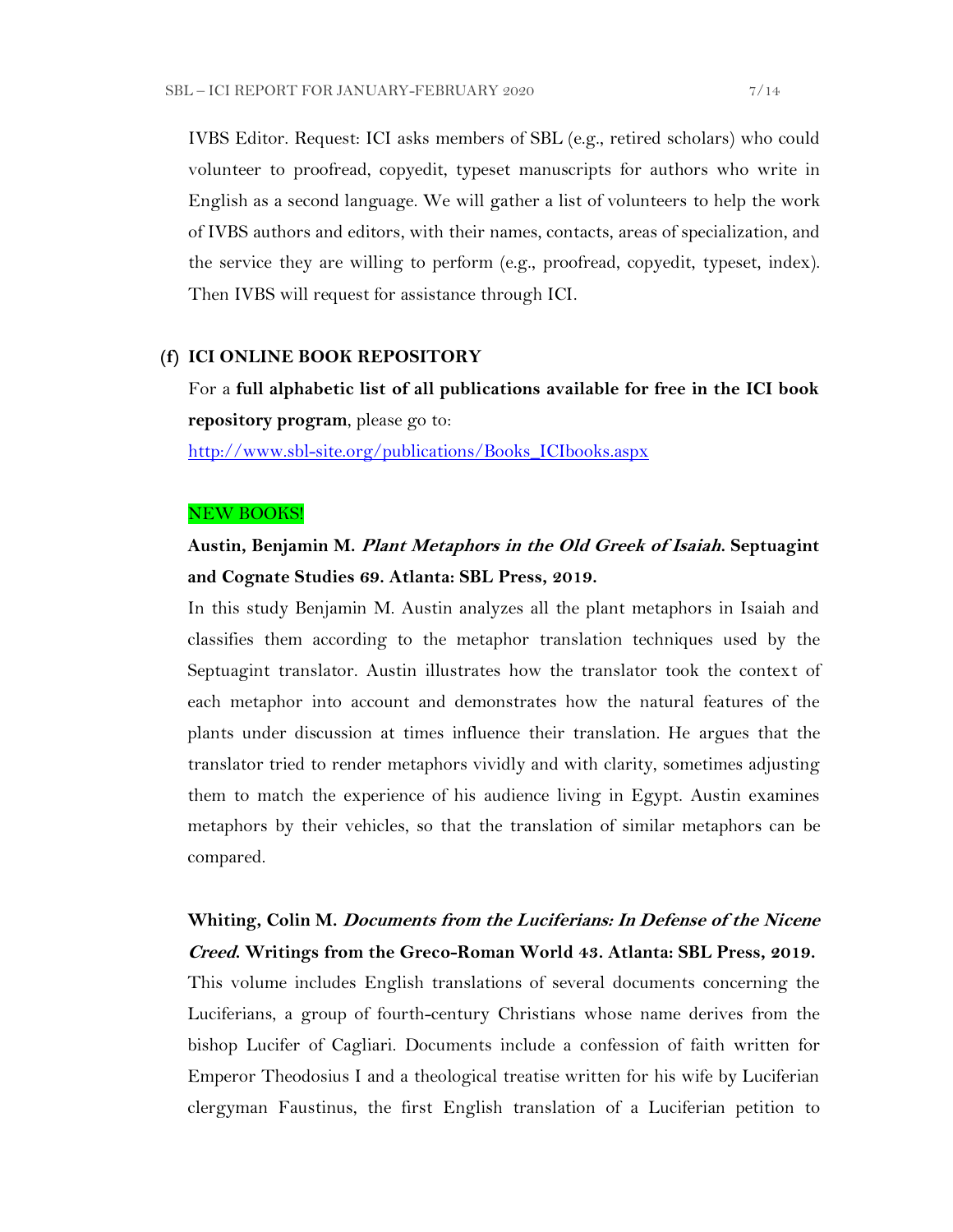Theodosius that focuses on the persecution the community has suffered, Theodosius's imperial law in response to the Luciferians, two letters composed by Luciferians that purport to represent correspondence from the bishop Athanasius of Alexandria to Lucifer, and the priest Jerome's Dialogus adversus Luciferianos. These texts highlight connections between developments in Christian theology and local Christian communities in the course of the fourth century.

### **(g) JSTOR**

JSTOR provides free or low cost access to more than 1,500 institutions in 69 countries.

More than 1,500 institutions in Africa and other developing nations receive access to JSTOR free of charge or for steeply reduced fees. This is made possible through a combination of philanthropic support and the fees paid by libraries in other countries around the world, as well as publishers' eagerness to support this work. More information is available about JSTOR's [African Access](http://about.jstor.org/libraries/african-access-initiative)  [Initiative](http://about.jstor.org/libraries/african-access-initiative) and [Developing Nations Access Initiative](http://about.jstor.org/libraries/developing-nations-access-initiative) programs.

### Need JSTOR Access?

As part of your Society of Biblical Literature membership, save 50% on the annual JPASS plan, your personal access to the JSTOR archive. With more than 1,900 scholarly journals, JSTOR is one of the world's leading academic databases. Millions of users worldwide rely on JSTOR for research, fact checking, and book reviews. This discounted subscription includes unlimited reading access and 120 article downloads. JSTOR adds new titles every month so you'll have a growing collection of the world's leading peer-reviewed journals only a click away.

To access the discounted JPASS, log-in to the SBL website with your member ID. Just below where you entered your member ID, click membership benefits. You will see JSTOR's JPASS among the benefits and a link "To get your savings: click here."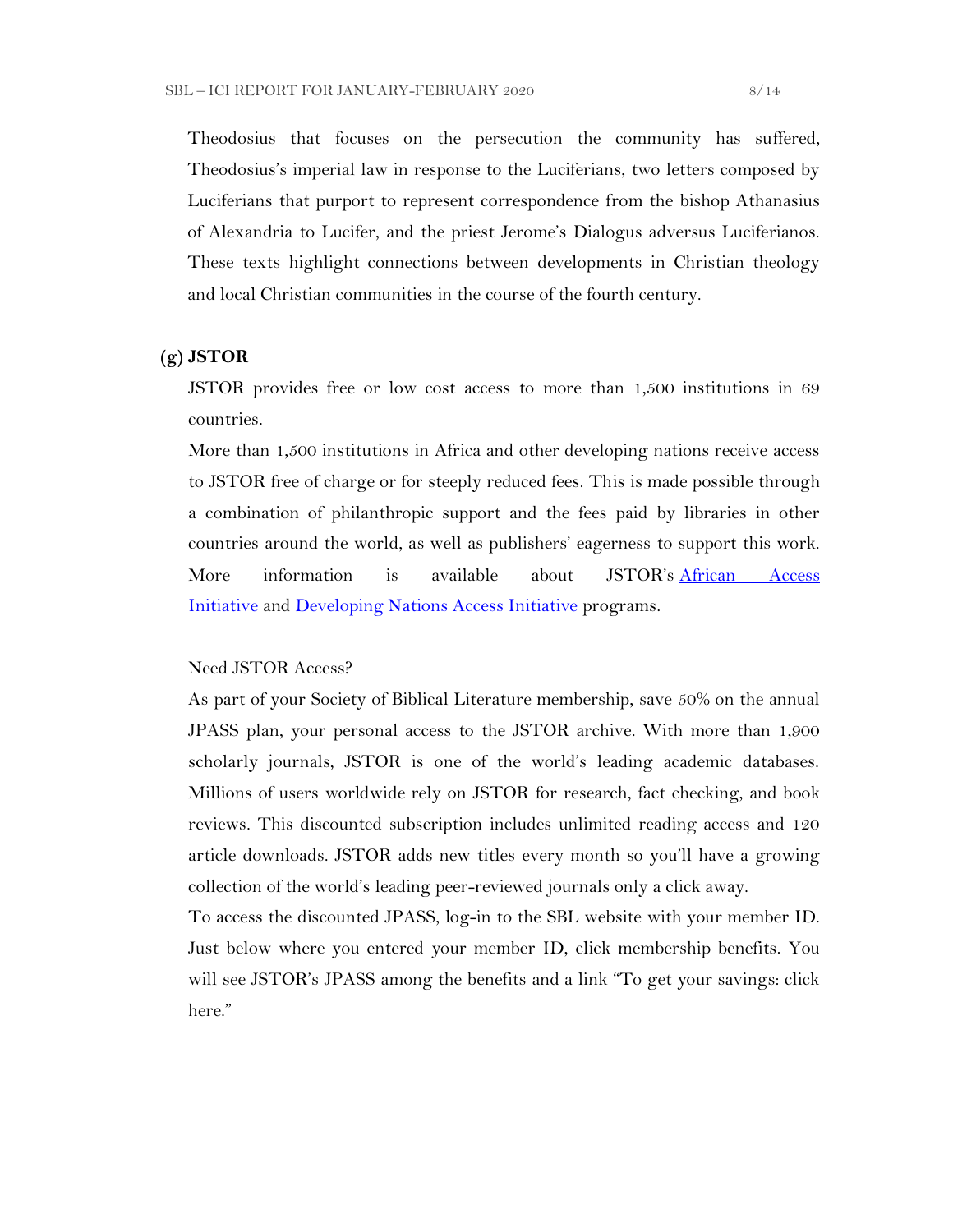#### **(h) ICI TEACHING COLLABORATION PROGRAM**

In order to facilitate the exchange of scholars and institutions in biblical studies across the globe, a teaching collaboration program is run by the ICI. The facility consists of lists of scholars and institutions interested in exchanges that are made available on the SBL website.

See: [http://sbl-site.org/educational/ICITeaching.aspx.](http://sbl-site.org/educational/ICITeaching.aspx) If you or your institution is interested in such collaboration, please visit the site and enroll yourself in these lists. For more information, contact [Jackie du Toit.](mailto:dutoitjs@ufs.ac.za)

### **(i) SBL WOMEN'S ARCHIVE PROJECT NEW!**

The number of women and the types of roles they hold in the SBL have been increasing since Anna Ely Rhoads joined in 1894. Women push methodological boundaries, teach and mentor students, and support guild initiatives by serving as editors, program chairs, committee members, and officers. To honor women's accomplishments and to consider the unique challenges they continue to face, the Society is developing a digital archive to preserve the stories of women in the guild. We invite women members to share their personal stories through video, audio, pictorial, and written reflections. Submissions will become part of the official SBL archival records. It is our hope that this will become the first of many archive projects that will preserve the unique experience of members from a guild that continues to grow, change, and become more inclusive.

For more reflection guidelines and submission instructions, see the SBL Women's Archive <u>page</u>. Check out the  $FAO$  for additional information about this project and the archive.

### **(j) JOURNAL OF BIBLICAL LITERATURE (JBL) ARCHIVE**

Take note that an archive with JBL articles from volume 122.1 of 2003 through volume 130.1 of 2011 is available online to people accessing the SBL website from any ICI country. See [http://www.sbl-site.org/publications/ICI\\_JBLarchive.aspx.](http://www.sbl-site.org/publications/ICI_JBLarchive.aspx) All articles in those volumes can be downloaded for free!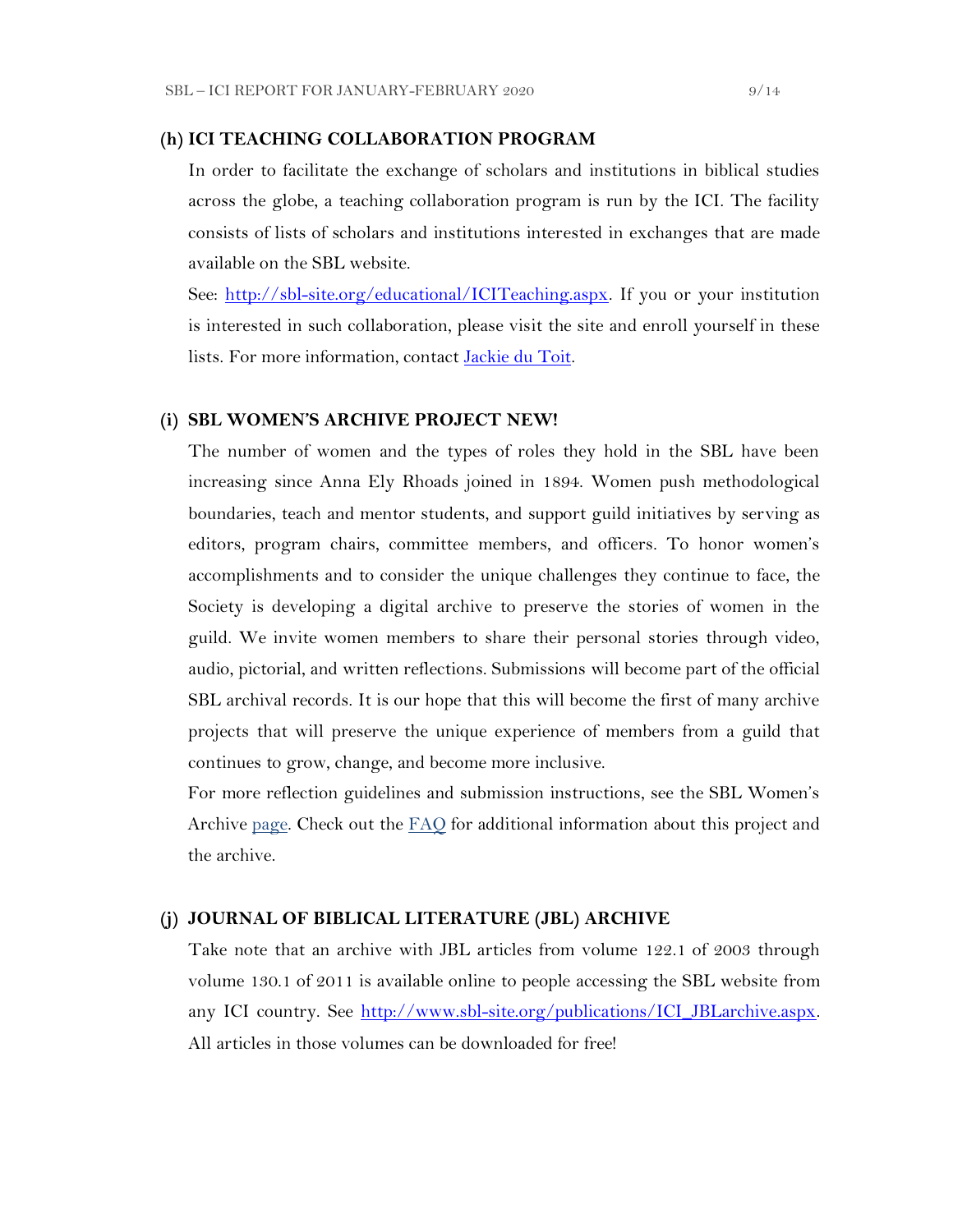#### **(k) THE SBL WEBSITE**

The SBL website (on the SBL Press page) has a facility where one can search the full text of all SBL books! For this very convenient tool, see:

<http://sbl-site.org/publications/default.aspx>

For searching reviews of a vast number of academic publications, see the website of Review of Biblical Literature (RBL) at (you have to log in with your membership number):

<http://www.bookreviews.org/>

#### **(l) EVENTS**

The SBL maintains a significant list of events taking place anywhere in the globe. For the full list please go to<http://www.sbl-site.org/meetings/events.aspx> A selection of events is listed below—mainly those taking place in ICI regions. Please provide information on conferences in your region, including calls for papers, to Sharon Johnson at  $\frac{\sinh(\alpha)}{\sinh(\alpha)}$ shl-site.org.

#### **2020**

#### **3/31 Deadline: Call for Papers**

## **Colloquium Biblicum Lovaniense LXIX, 2020 (President: Jan Willem van Henten, University of Amsterdam)**

The reception history of the four Books of the Maccabees is as rich as it is diverse. The relevance of these books is apparent from the multi-faceted ongoing recent scholarship, which can be characterized by the incorporation of literary approaches, a renewed interest in historical issues and the contemporary political and cultural contexts of the books, a more systematic discussion of religious and theological themes and a more intense study of the reception history. Nevertheless, we are still in need of elaborate analyses of the literary aspects of the Maccabean Books. The recent publication of a decree during Seleucus IV's rule calls for a reassessment of 1 and 2 Maccabees as historical sources as well as renewed contextualizations of the books as historical documents. How do the Maccabean books articulate the interactions of religion with politics and culture? What could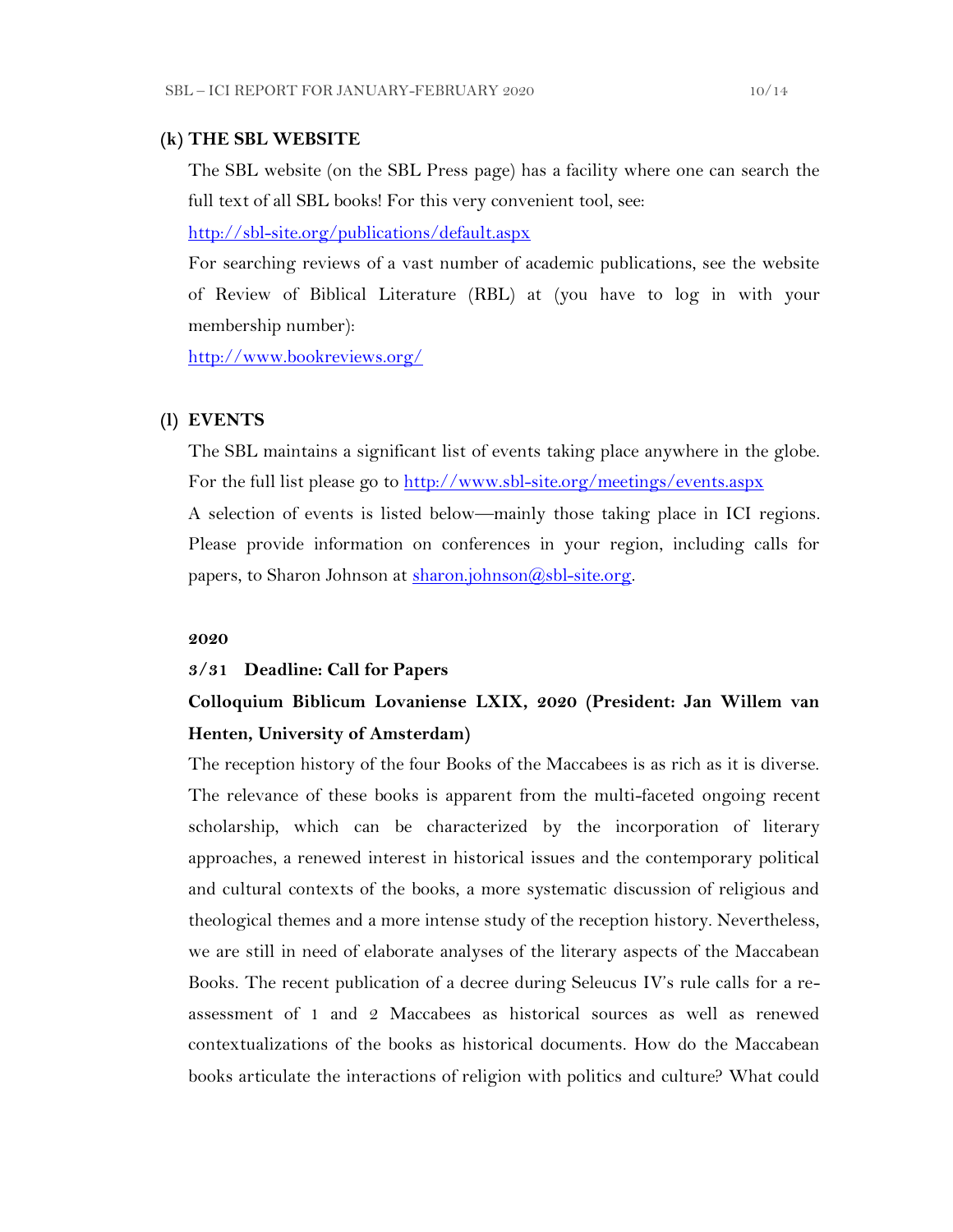be the theological relevance of 1-4 Maccabees? Finally, the reception history of the Maccabean Books also deserves further study.

CALL FOR SHORT PAPERS: Short paper proposals (including name, institutional affiliation, postal address, e-mail address, title and abstract of ca. 200 words) should be sent to: Jan Willem van Henten, President CBL 2020, j.w.vanhenten@uva.nl no later than 31 March 2020.

[https://theo.kuleuven.be/en/research/centres/centr\\_collbibl](https://theo.kuleuven.be/en/research/centres/centr_collbibl)

## **4/30 CFP Deadline: Women and Gender in the Bible and the Biblical World**

"Open Theology" ([http://www.degruyter.com/view/j/opth\)](http://www.degruyter.com/view/j/opth) invites submissions for the topical issue "Women and Gender in the Bible and the Biblical World", prepared in collaboration with the conference "Women and Gender in the Bible and the Ancient World", held by University of Glasgow.

<https://www.degruyter.com/page/1972>

## **7/5-7/9 2020 SBL International Meeting**

University of Adelaide, Adelaide Australia <https://www.sbl-site.org/meetings/Internationalmeeting.aspx>

## **7/22- 7/24 Colloquium Biblicum Lovaniense LXIX, 2020**

The Colloquium Biblicum Lovaniense is an annual international conference on Biblical Studies jointly organised by the theological faculties of the Katholieke Universiteit Leuven and the Université Catholique de Louvain. The meetings take place in the Faculty of Theology and Religious Studies at the KU Leuven and are alternately dedicated to a topic in Old and in New Testament Studies. The Colloquium offers a forum and meeting place for research and scholarly discussion in the field of Biblical Studies. As a rule the annual conference focuses on a biblical book or a collection of writings, but it also addresses thematic subjects.

[https://theo.kuleuven.be/en/research/centres/centr\\_collbibl](https://theo.kuleuven.be/en/research/centres/centr_collbibl)

## **9/7-9/11 International Summer School on Biblical Hebrew Poetry**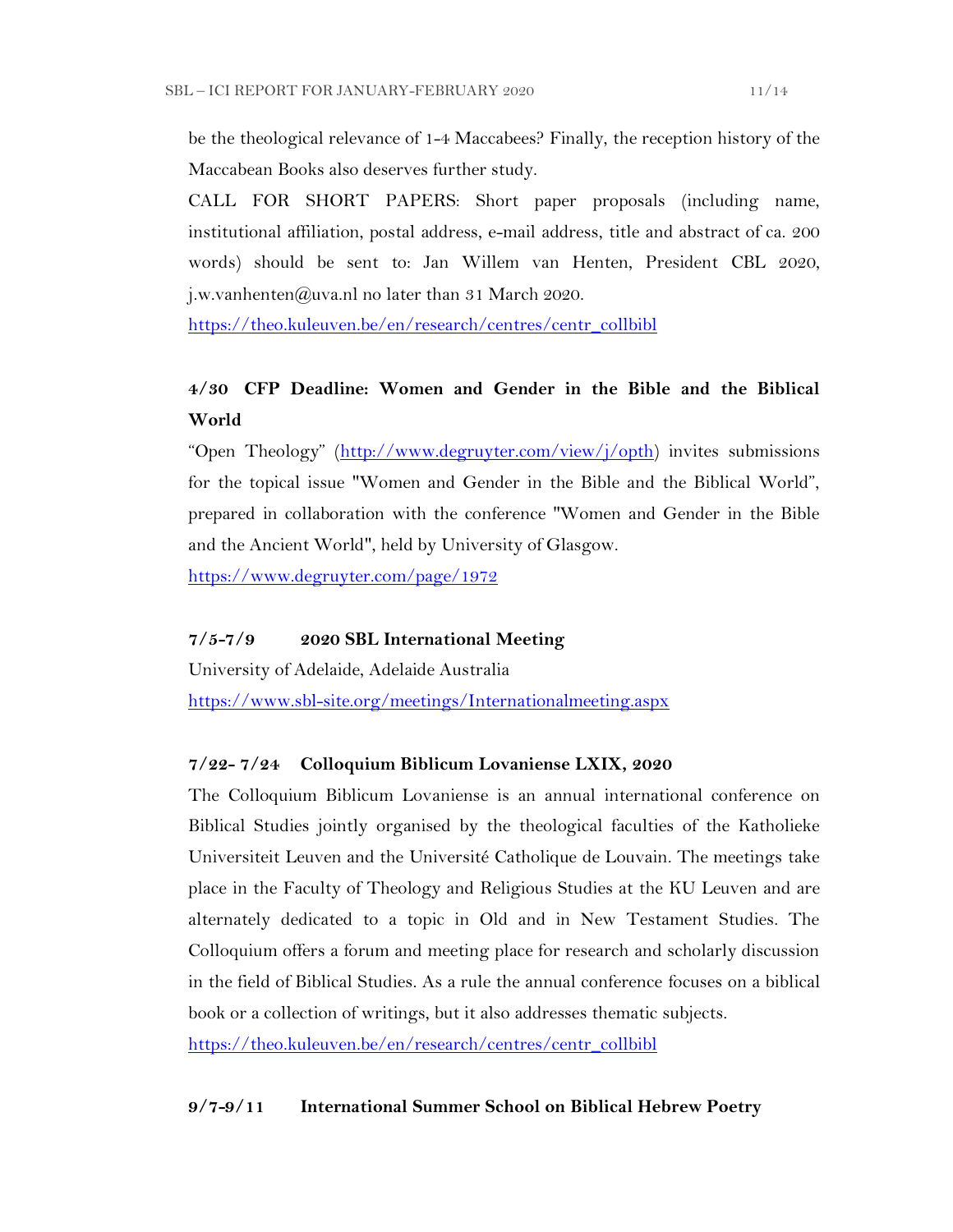At KU Leuven. Largely considered one of the poetic gems of biblical literature, the Song of Songs (henceforth, Song) was commented upon more than any other biblical book, especially in the Middle Ages. Not only has the Song been one of the most inspiring biblical poems for both Jewish and Christian theologians, it has also fired up the souls and creativity of countless writers and artists throughout the centuries. This Summer School intends to provide its participants with a thorough investigation of the Song of Song's poetry and its reception in Judaism, from the Rabbinic period to the Middle Ages. International experts in the field will offer lectures and workshops.

Deadline for registration : May 31 2020

[https://theo.kuleuven.be/en/research/research\\_units/ru\\_bible/biblical-hebrew](https://theo.kuleuven.be/en/research/research_units/ru_bible/biblical-hebrew-poetry)[poetry](https://theo.kuleuven.be/en/research/research_units/ru_bible/biblical-hebrew-poetry)

## **10/21-10/22 From the Books of Enoch to Genesis Apocryphon: The Aramaic Manuscripts of 1 Enoch and Related Apocalyptic Traditions**

The John Paul II Catholic University of Lublin. The conference offers a platform for all scholars to reflect on, and deepen the understanding of, the linguistic, philological, literary, and exegetical aspects of Enochic apocalyptic literature whose most ancient layer of tradition is readily available in its Aramaic manuscripts from Qumran.

<http://ocs.academicon.pl/index.php/test/AramaicEnoch>

## **(m) SBL EDUCATIONAL RESOURCES FREELY AVAILABLE**

There are links to numerous educational resources on the SBL website. The following are freely available: (i) Resources on Teaching the Bible; (ii) Freely downloadable Hebrew, Greek and Transliteration fonts (amongst others); (iii) Resources on Bible translations and commentaries; and (iv) Research tool resources.

See<http://sbl-site.org/educational/default.aspx>

## **(n) BIBLE ODYSSEY**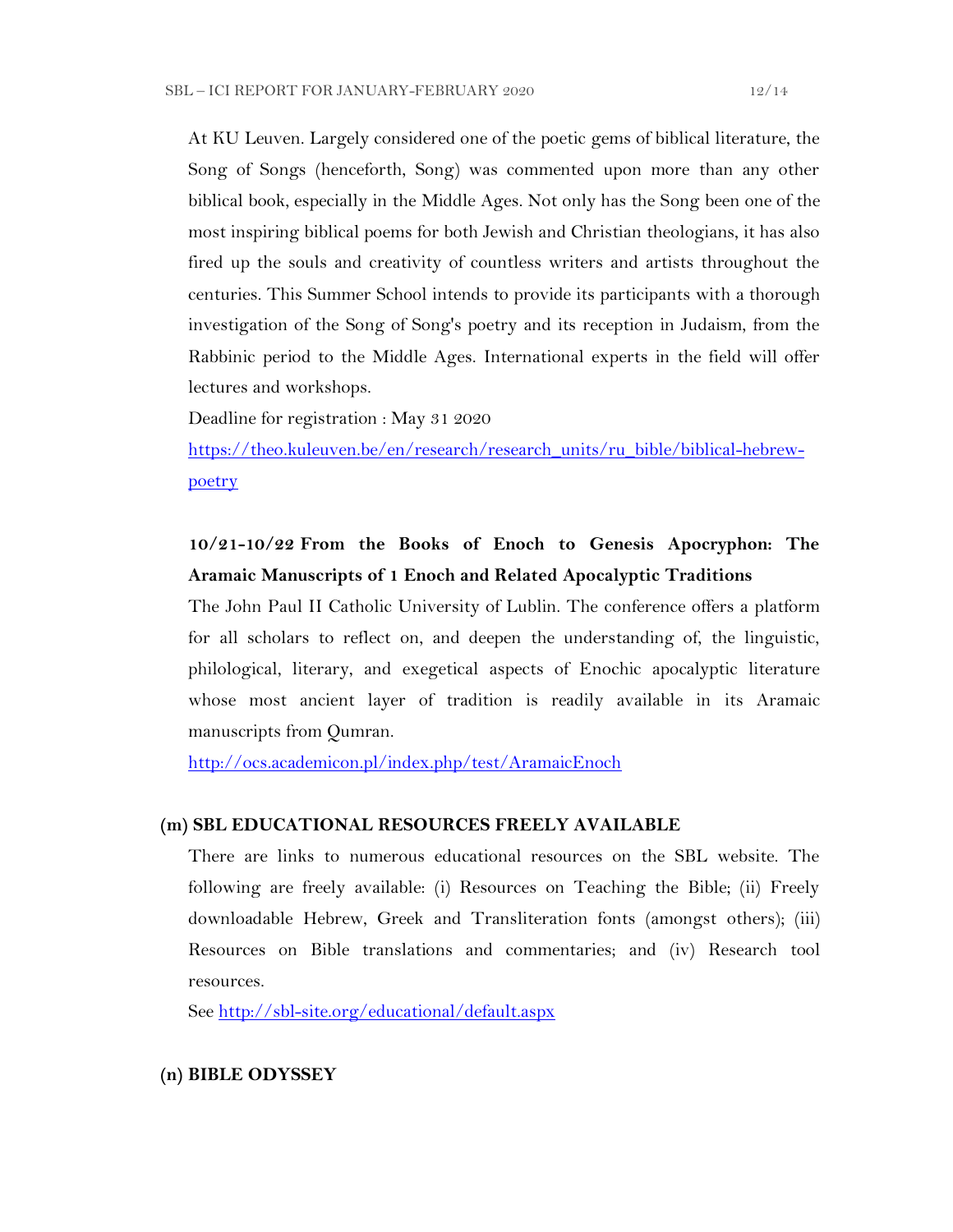Remember to check the newly-developed **Bible Odyssey** online portal. See [www.bibleodyssey.org.](http://www.bibleodyssey.org/) This portal offers wonderful educational resources, but also resources for broader popular audiences. Use this site to popularize our academic studies in faith communities!

Any topics you would like to see Bible Odyssey address? Just send a message to: [bow@sbl-site.org](mailto:bow@sbl-site.org)

#### **NEWS!: Bible Odyssey translation project**

The ICI is taking on the role of networking with other non-anglophone biblical studies learned societies around the world to translate Bible Odyssey articles into several key languages: so far Spanish, Portuguese, Korean, and Mandarin Chinese. There is already an agreement for **Vietnamese**, with the Vietnamese Biblical Theology Society (VBTS), and for **Spanish**, with the Argentinean Biblical Association (ABA). For Chinese, talks are held with the Center for Judaic and Inter-religious Studies at Shandong University. For Portuguese, talks are held with Portuguese Jesuits' Communication Office.

Stay tuned for more developments!

#### **(o) PLEASE PASS ON THE INFORMATION**

Please share this newsletter with your colleagues and students and become a liaison for your institution and SBL. (Please contact our liaison officer, Jackie du [Toit,](mailto:dutoitjs@ufs.ac.za) if you would like to assist as contact person in your region.) Your advocacy for ICI strengthens biblical studies as a discipline and builds relationships in the global community. Thank you to those who have done so in the past—we also receive letters from people who received the newsletter from someone else.

Thanks a lot for your interest and spread the word! Juan

-- Juan Manuel Tebes Director, Centro de Estudios de Historia del Antiguo Oriente Co-Editor, Ancient Near East Monographs